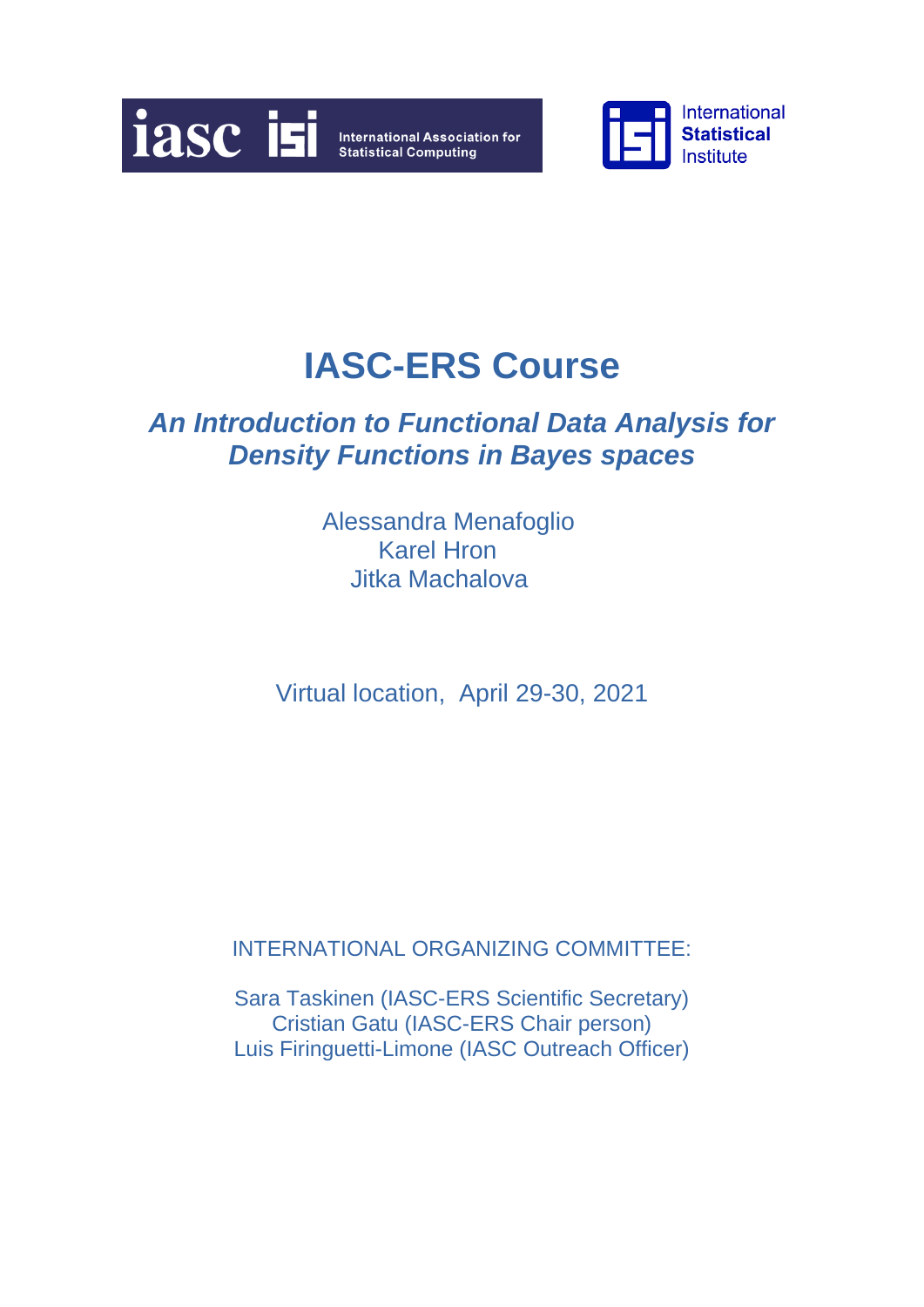



### *An Introduction to Functional Data Analysis for Density Functions in Bayes spaces*

### **Virtual location, April 29-30 2021**

The European Regional Section of the International Association for Statistical Computing (IASC-ERS), the International Association for Statistical Computing (IASC), and the International Statistical Institute (ISI) are pleased to invite PhD students, Master students and also researchers in statistics and data analysis to attend the IASC-ERS Webinar Course "*An Introduction to Functional Data Analysis for Density Functions in Bayes spaces*". The course will be team-taught by Alessandra Menafoglio (Politecnico di Milano, Italy), Karel Hron and Jitka Machalová (Palacký University, Olomouc, Czech Republic). It will take plase online on April 29-30, 2021, from 14h00 to 17h00 GMT+2.

The IASC-ERS Courses aim to spread the knowledge base and advances in Statistical Computing in Europe and the wide world, to provide an overview of the state-of-the-art of the ongoing research in computational statistics, to provide an overall perspective of the application of computational statistics in data science problems, to present applications where computational statistics have been crucial to solve problems in real-life applications, and to increase the number of researchers and practitioners in computational statistics and data science.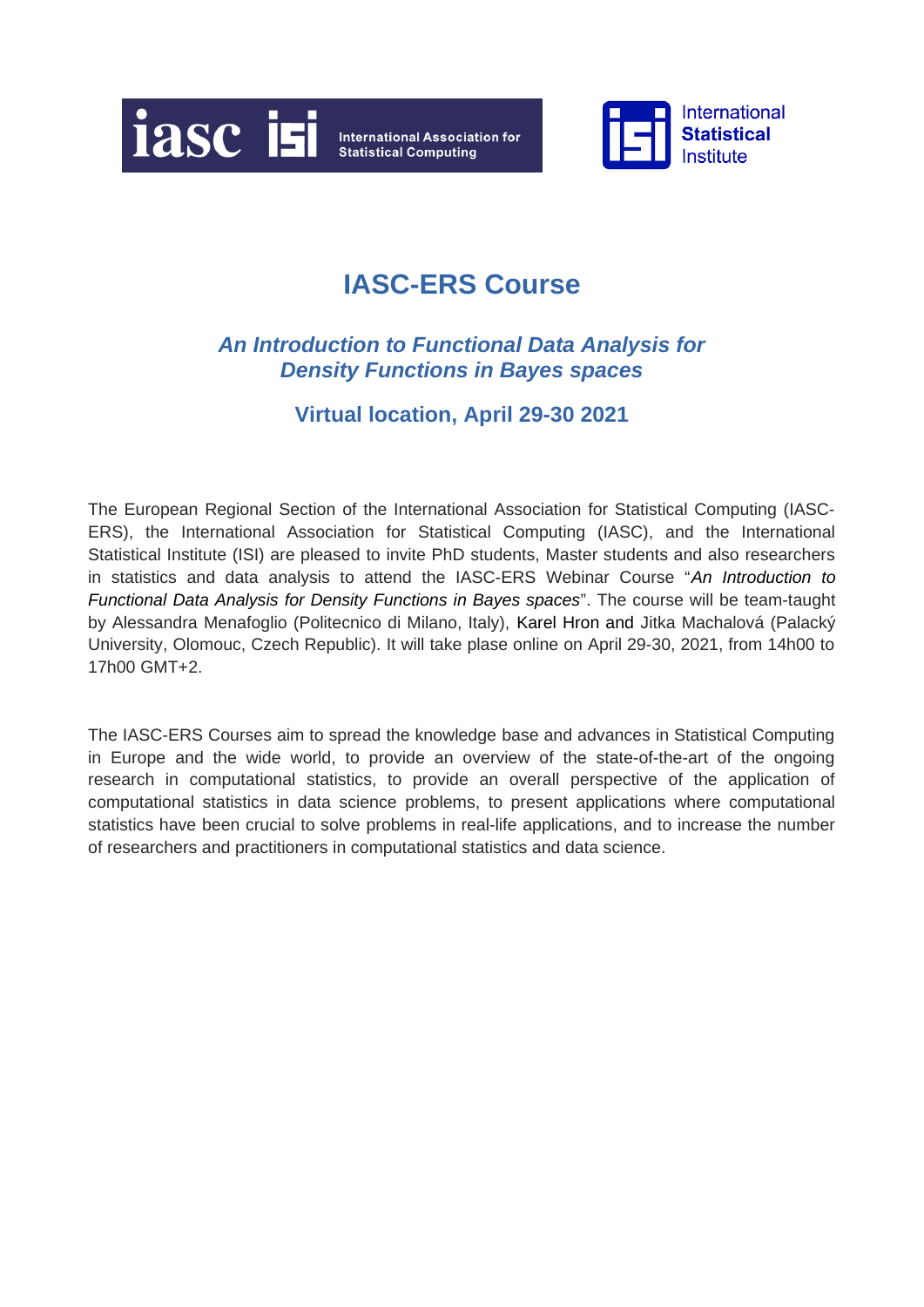### *An Introduction to Functional Data Analysis for Density Functions in Bayes spaces*

The analysis of distributional data (probability density functions or histogram data) has recently gained increasing attention in the applications. Distributional data are often observed by themselves, or as result of aggregation of large streams of data. The course will provide an introduction to the analysis of these data using a Functional Data Analysis (FDA) approach, grounded on the perspective of Bayes spaces. These spaces are mathematical spaces whose points are densities (or, more generally, measures), which generalize to the FDA setting the Aitchison simplex for multivariate compositional data. The course will give an overview of the theory of Bayes spaces, as well as of statistical methods developed in this setting. All the methods will be illustrated through examples from real case studies.

#### **Instructors:**

- Alessandra Menafoglio (Politecnico di Milano, Italy)
- Karel Hron (Palacký University, Olomouc, Czech Republic)
- Jitka Machalova (Palacký University, Olomouc, Czech Republic)

#### **Topics:**

- The geometry of Bayes spaces
- Smoothing splines for densities
- Dimensionality reduction in Bayes spaces: Simplicial Functional Principal Component Analysis
- Anomaly detection for density data based on control charts
- Density-on-scalar, scalar-on-density and density-on-density functional regression
- Spatial statistics for distributional observations: spatial modeling & kriging

#### **AGENDA**

(Local time: Rome-Prague, GMT+2)

#### **Thursday, April 29th 2021:**

- Opening:  $14h00 14h15$
- Session 1: 14h15 15h00 (The geometry of Bayes spaces)
- Session 2: 15h10 15h55 (Smoothing splines for densities)
- Session 3: 16h05 16h50 (Dimensionality reduction in Bayes spaces: Simplicial Functional Principal Component Analysis)

#### **Friday, April 30th 2021:**

- Session 1: 14h00 14h45 (Anomaly detection for density data based on control charts)
- Session 2: 14h55 15h40 (Density-on-scalar, scalar-on-density and density-on-density functional regression)
- Session 3: 15h50 16h35 (Spatial statistics for distributional observations: spatial modeling & kriging)
- $\bullet$  Closing: 16h35 16h45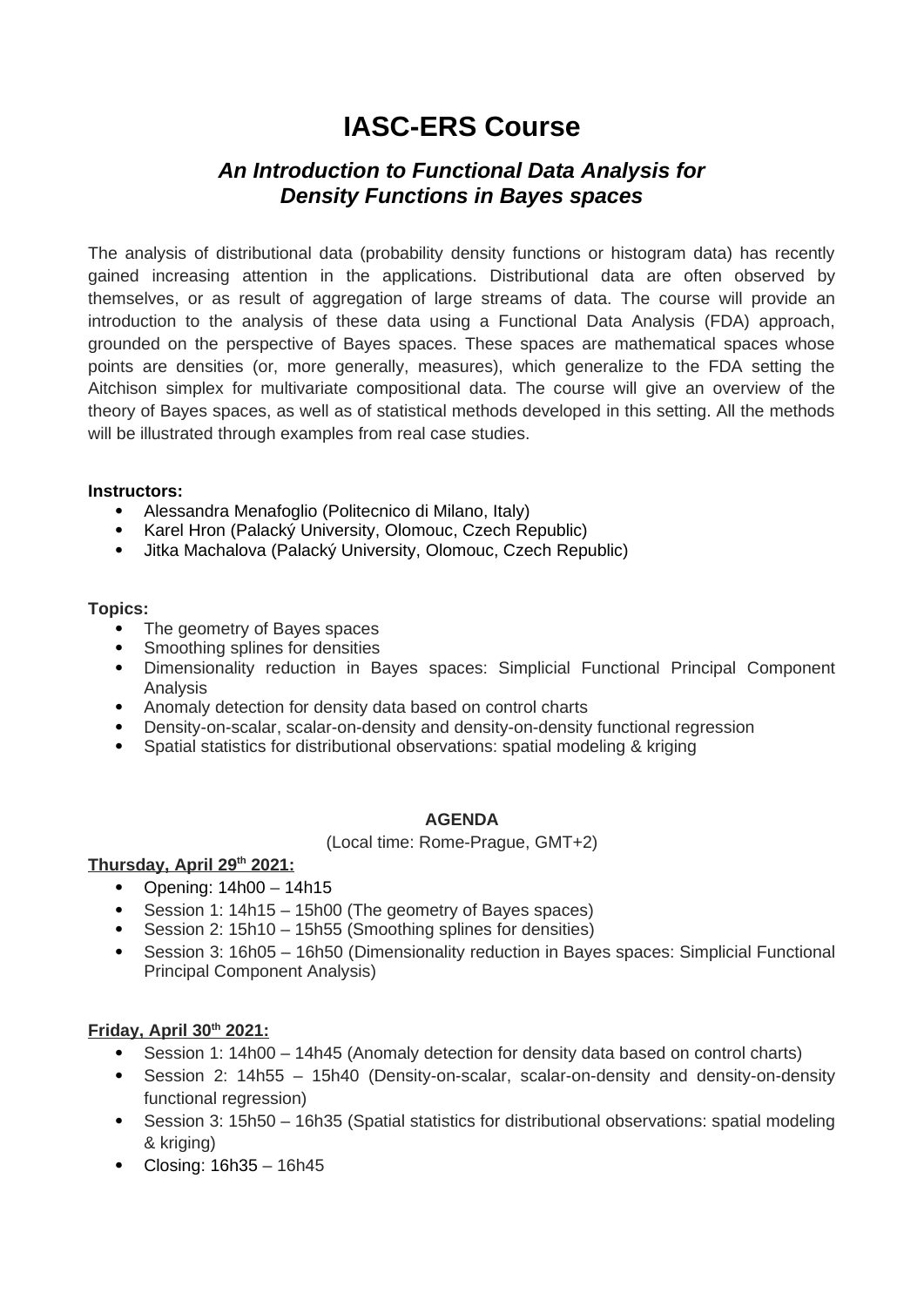#### **Biographic notes on the teachers**

**Alessandra Menafoglio** is a Senior Assistant Professor in Statistics at the Department of Mathematics of the Politecnico di Milano, within the laboratory for modeling and scientific computing (MOX). Her research interests focus on the study of innovative statistical models and methods for the analysis of complex and large data (such as functional data, distributional data and images), with particular emphasis on the applications to Earth and Environmental Sciences. Recently, she was awarded the 2019 Andrei Borisovich Vistelius Research Award by the IAMG (International Association for Mathematical Geosciences). She is Associate Editor of the journals *Stochastic Environmental Research and Risk Assessment* and *Applied Computing and Geosciences*, and she is part of the Editorial Board of the journal *Mathematical Geosciences*. She teaches basic and advanced courses of Statistics at the School of Industrial and Information Engineering of Politecnico di Milano. She also collaborates as teacher of Statistics with the School of Management of Politecnico di Milano (MIP).

**Karel Hron** is a Professor of Applied Mathematics at the Palacký University, Czech Republic, His research interests focus on analyzing compositional data in both their multivariate and functional forms, He is active in both developing the methodology for compositional data analysis as well in its promoting in a wide range of applications including geochemistry, chemometrics, omics sciences and time use epidemiology. He is co-author of cca. 90 papers in peer-reviewed journals and book chapters about the topic, and recently (2018) also a book *Applied Compositional Data Analysis* (Springer Series in Statistics). He also hold several short courses on compositional data analysis. He teaches basic and advanced courses of Probability and Statistics at the Faculty of Science, Palacký University, and is also active in promoting mathematics and statistics among high-school students.

**Jitka Machalova** is an Associate Professor of Applied Mathematics at the Palacký University, Czech Republic. Her research interests focus on numerical mathematics and optimization, in particular on approximation of data by using spline functions. She teaches basic and advanced course of Numerical Methods and Optimization and a course of Approximation of Data at the Faculty of Science, Palacký University.

#### **References:**

- 1. Egozcue JJ, Díaz-Barrero JL, Pawlowsky-Glahn V (2006) *Hilbert space of probability density functions based on Aitchison geometry*. Acta Mathematica Sinica 22(4):1175–1182
- 2. Hron K, Menafoglio A, Templ M, Hrůzová K, Filzmoser P (2016) *Simplicial principal component analysis for density functions in Bayes spaces*. Computational Statistics & Data Analysis 94:330–350
- 3. Machalová J, Talská R, Hron K, Gába A (2021) *Compositional splines for representation of density functions*. Computational Statistics DOI: 10.1007/s00180-020-01042-7
- 4. Menafoglio A, Guadagnini A, Secchi P (2014) *A kriging approach based on Aitchison geometry for the characterization of particle-size curves in heterogeneous aquifers*. Stochastic Environmental Reserch and Risk Assessment 28(7):1835-1851
- 5. Menafoglio A, Secchi P, Guadagnini A (2016) *A class-kriging predictor for functional compositions with application to particle-size curves in heterogeneous aquifers*. Mathematical Geosciences 48(4):463–485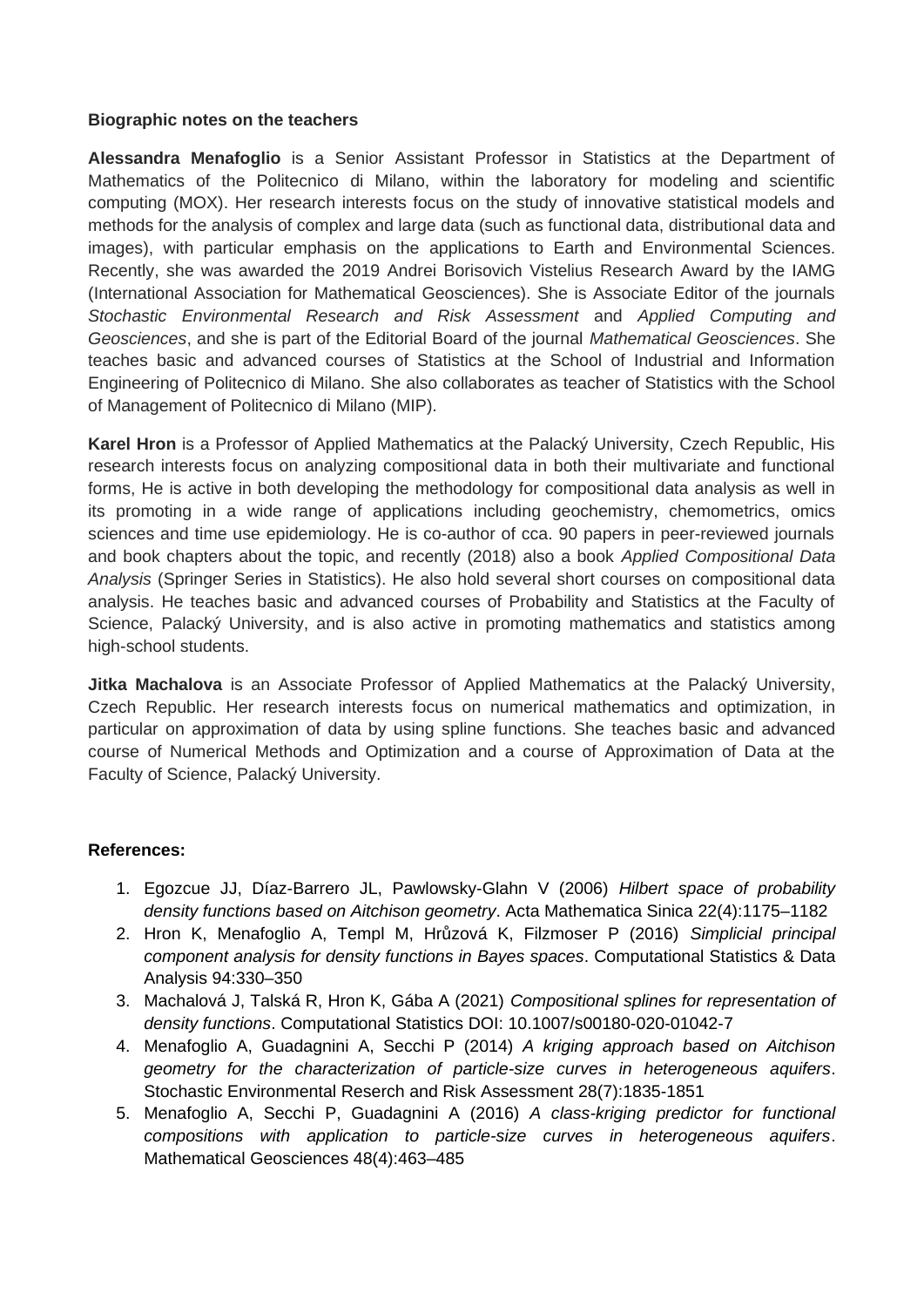- 6. Menafoglio A, Gaetani G, Secchi P (2018) *Random domain decompositions for objectoriented Kriging over complex domains*. Stochastic Environmental Reserch and Risk Assessment 32(12):3421-3437
- 7. Menafoglio A, Guadagnini L, Guadagnini A, Secchi P (2021) *Object oriented spatial analysis of natural concentration levels of chemical species in regional-scale aquifers*. Spatial Statistics 43:100494
- 8. Talská R, Menafoglio A, Hron K, Egozcue JJ, Palarea-Albaladejo J (2020) *Weighting the domain of probability densities in functional data analysis*. Stat DOI: 10.1002/sta4.283
- 9. Talská R, Menafoglio A, Machalová J, Hron K, Fišerová E (2018) *Compositional regression with functional response*. Computational Statistics & Data Analysis 123:66–85
- 10. van den Boogaart KG, Egozcue JJ, Pawlowsky-Glahn V (2014) *Bayes Hilbert spaces*. Australian & New Zealand Journal of Statistics 56(2):171–194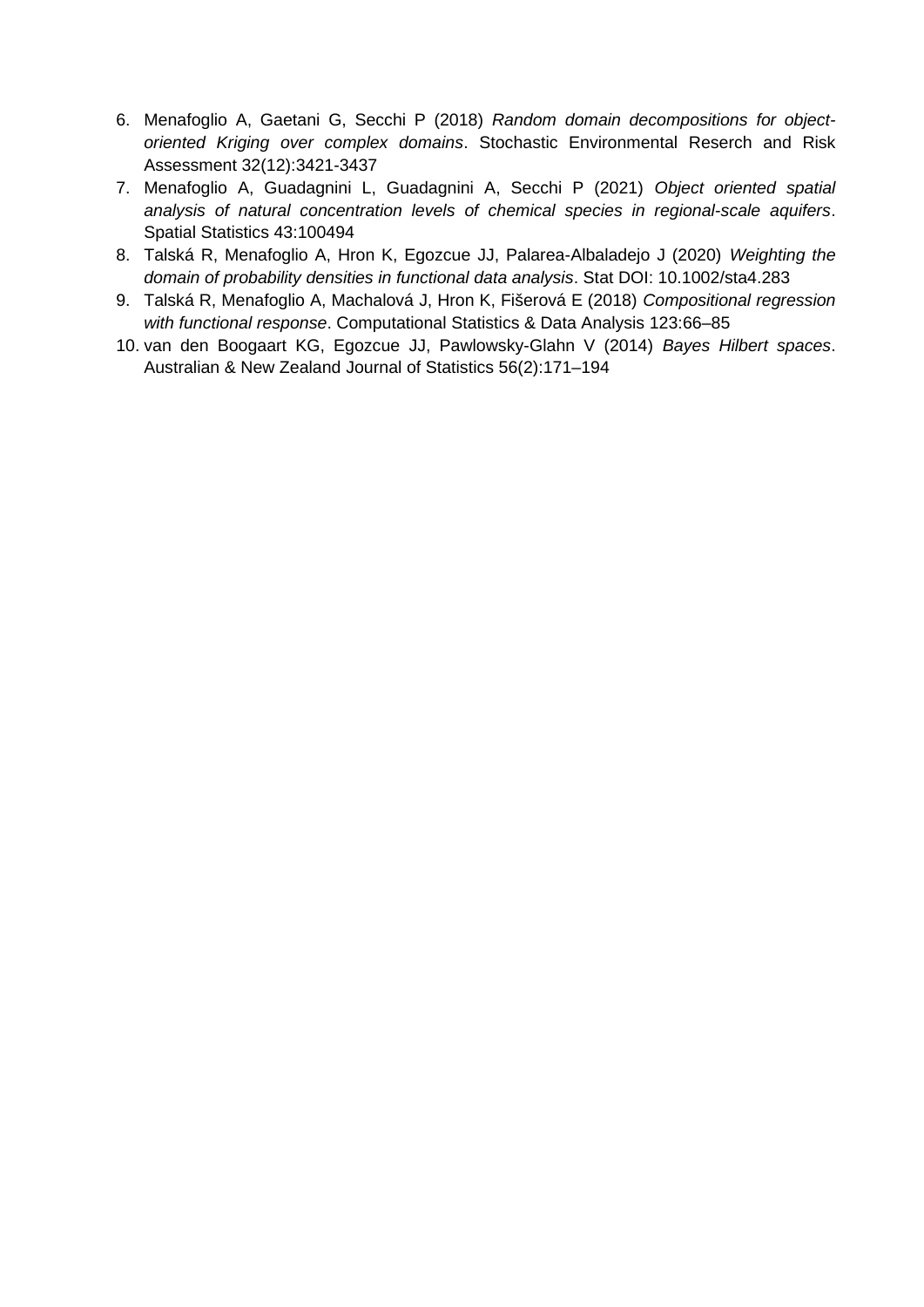### *An Introduction to Functional Data Analysis for Density Functions in Bayes spaces*

### **REGISTRATION PROCEDURE**

The IASC-ERS Webinar "*An Introduction to Functional Data Analysis for Density Functions in Bayes spaces*" will be held virtually using the platform GoToWebinar from April 29-30, 2021. The official language is English. The registration deadline is **Tuesday, April 27th 2021**. The course is free of charge.

Please complete the IASC-ERS Webinar Registration Form at https://attendee.gotowebinar.com/register/8667082239416059148. If you have any questions or you need any help, please do not hesitate to contact us at iasc.ers.21@gmail.com.

To become an IASC-ERS member, please complete the Membership Application Form at <https://www.isi-web.org/index.php/membership/individual-membership/iasc>.

All participants are expected to adhere to the ISI Community Principles and Conduct Policy [\(https://www.isi-web.org/index.php/about-isi/policies/community-conduct](https://www.isi-web.org/index.php/about-isi/policies/community-conduct)).

More information about GoToWebinar please visit [https://www.gotomeeting.com/webinar.](https://www.gotomeeting.com/webinar) GoToWebinar application is also available for iOS, Android and Windows Phone: <https://support.goto.com/webinar/help/gotowebinar-for-mobile-devices-g2w050033>.